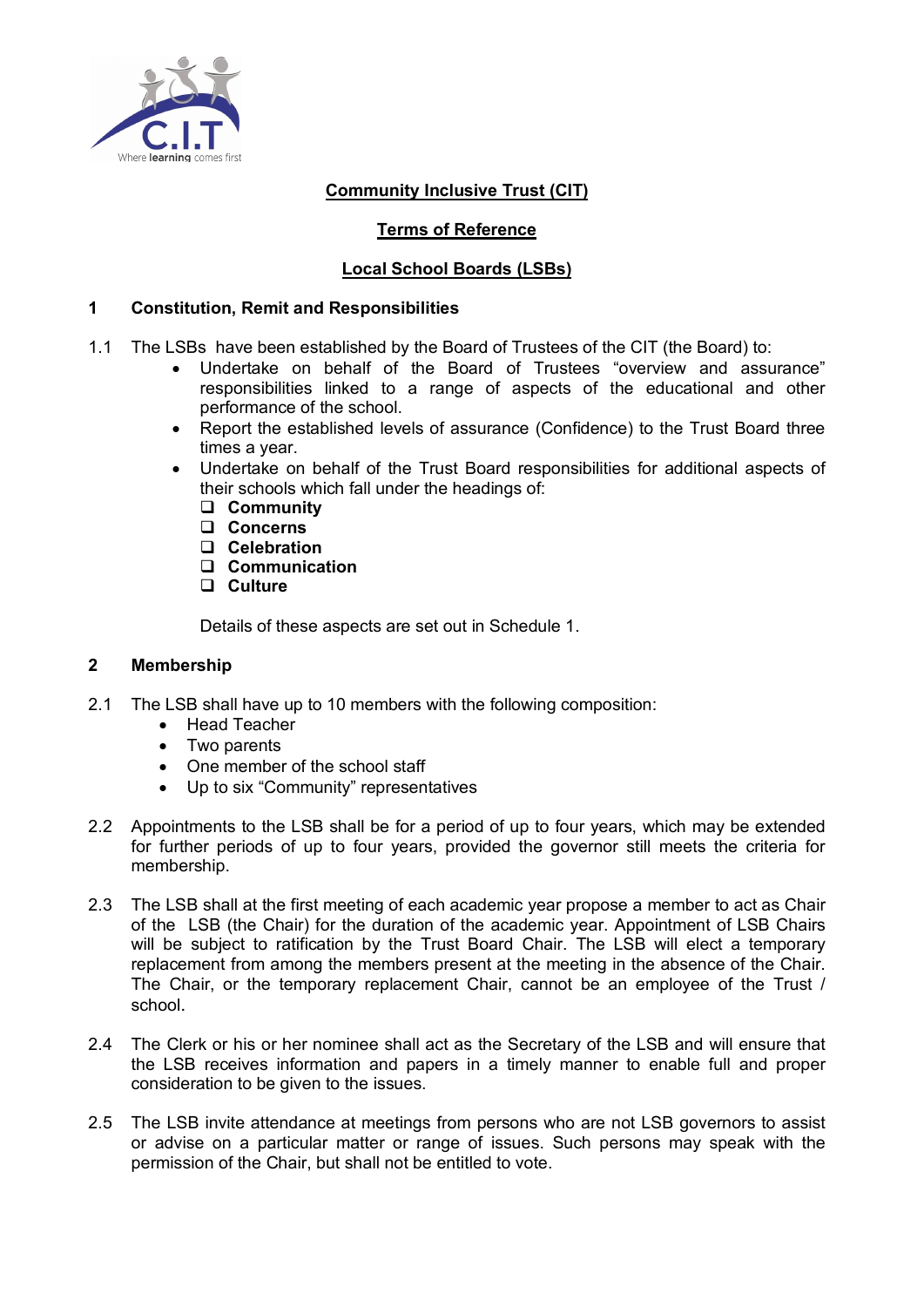

### 3 **Resignation and removal**

A person serving on the LSB shall cease to hold office if:

- 3.1 He/she resigns their office by giving notice in writing to the Clerk or Chairman.
- 3.2 The Chair of the LSB terminates the appointment of the LSB governor whose presence or conduct is deemed by the Chair, at their sole discretion, not to be in the best interests of the Trust.
- 3.3 He/she fails to attend two of the four LSB meetings.

### **4 Proceedings of LSB meetings**

- 4.1 The LSB will meet as often as is necessary to fulfil its responsibilities, but at least three times a year.
- 4.2 Any two LSB governors can request that the Chair convenes a meeting by giving no less than 14 days' prior notice.
- 4.3 The minimum number of members (the quorum) for the transaction of the business of the LSB shall be a majority of the LSB members.
- 4.4 Every matter to be decided at a meeting of the LSB must be determined by a majority of the votes of the members present and voting on the matter.
- 4.5 Resolutions shall be decided by majority vote.
- 4.6 Each member present in person shall be entitled to one vote. Where there is an equal division of votes the Chair shall have a casting vote.
- 4.7 A register of attendance shall be kept for each LSB meeting and published annually.

### **5 Authority**

5.1 The LSB is authorised by the Trust Board to carry on any activity authorised by these Terms of Reference as detailed in Schedule 1.

### **6 Minutes of meetings**

- 6.1 The Clerk shall minute the proceedings and resolutions of all LSB Meetings, including the names of those present and in attendance and those absent with and without presented reasons and apologies.
- 6.2 Draft minutes of LSB meetings shall be circulated promptly to all members of the LSB. Once approved, minutes should be circulated to all other members of the LSB unless in the opinion of the LSB Chair it would be inappropriate to do so.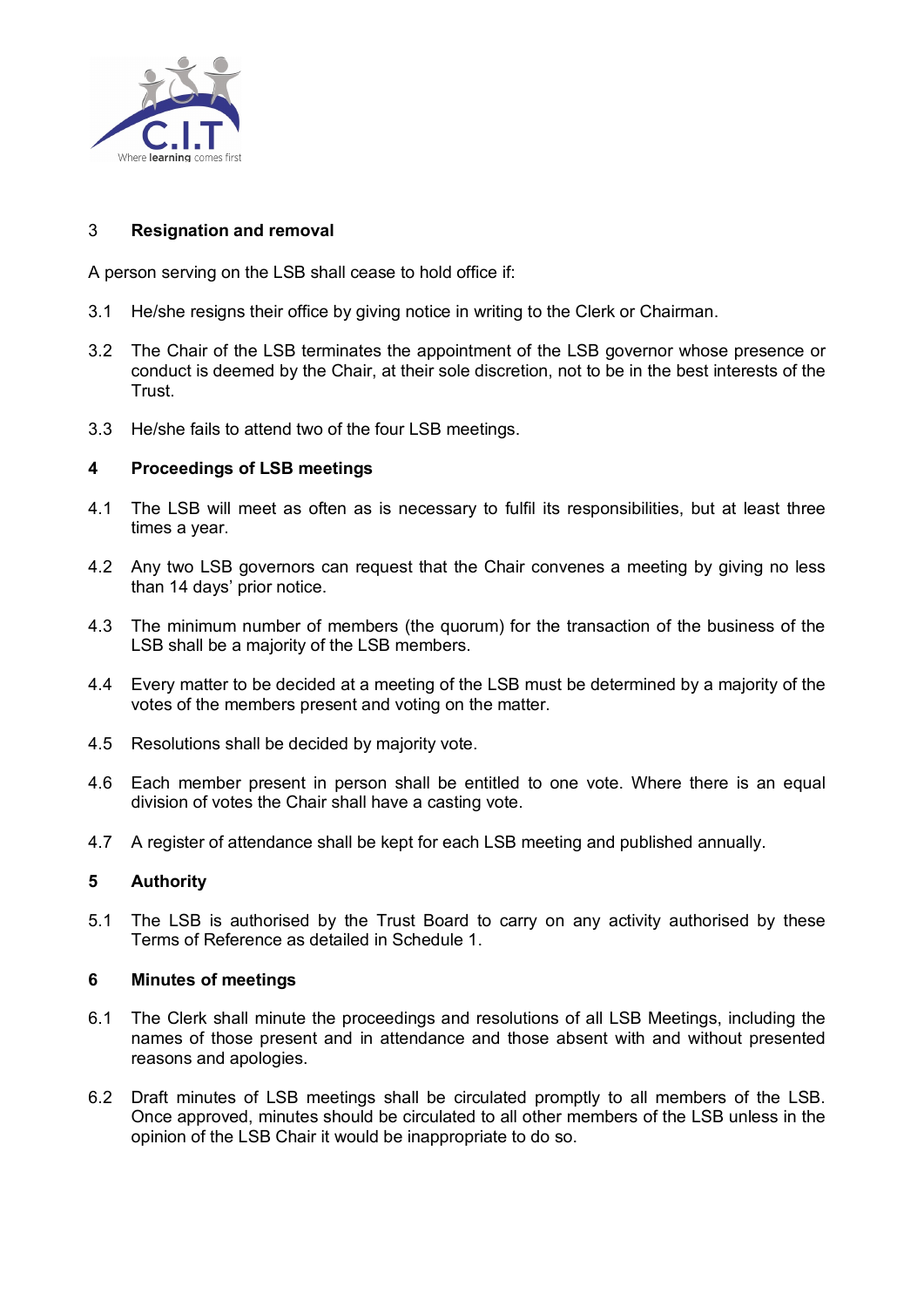

## **7 Reporting Responsibilities**

7.1 The LSB shall report to the Board on its proceedings after each meeting using the provided template which the Clerk will complete.

### **8 Other matters**

8.1 Have access to sufficient resources in order to carry out its duties, including access to the Clerk for assistance as required.

At least annually, review its constitution and way of working to ensure it is operating at maximum effectiveness and recommend any changes it considers necessary to the CIT Trust Board for approval.

**Approval date: September 2021**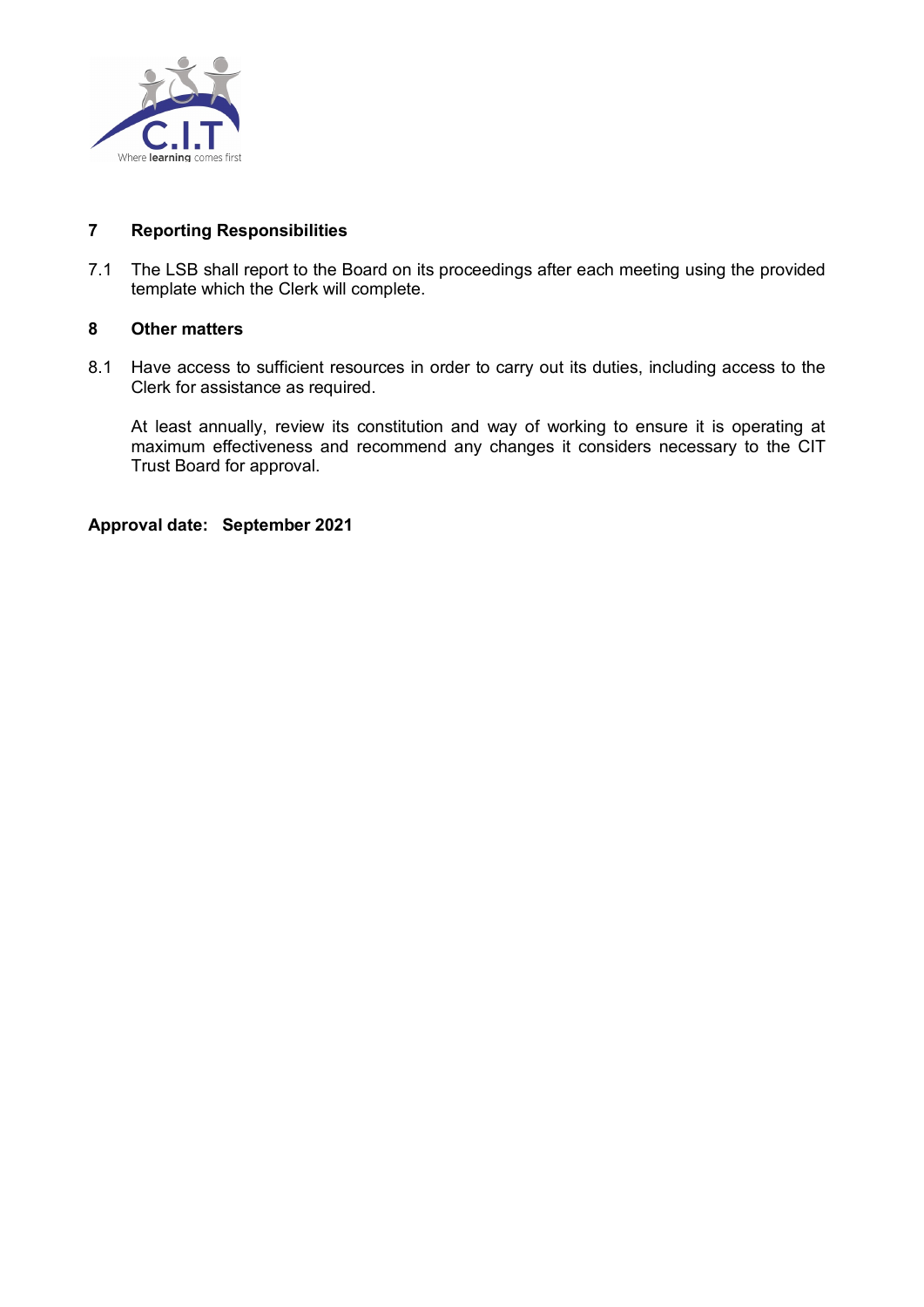

## **Schedule 1**

### **LSB responsibilities**

#### **Community**

To ensure that the school is at the heart of its community and maximises the potential of what the community has to offer its pupils.

#### **Concerns**

To ensure that transparent mechanisms are in place for staff, pupils and parents to express their concerns and, when appropriate, to act as an independent local point of contact for signposting people to the right channels for dealing with their issues. There will always be at least one LSB member on appeal panels.

#### **Celebration**

To ensure that celebrating staff, pupils and parents remain a priority for the school. To lead on initiatives to promote and celebrate achievements within the school or more widely.

#### **Communication**

To work with staff, pupils and parents to make sure that the school effectively communicates to all stakeholders, so that everyone feels part of school life and has the opportunity to access information and events. This include the presentation of the school website and social media channels.

#### **Culture**

To ensure that the school has a positive culture which explicitly reflects the Trust's values and supports student achievement, lifelong learning for all members of its community and strong safeguarding practice.

#### **Confidence**

To undertake on behalf of the Trust Board a range of independent assurance-related work to provide the Board with the confidence it needs linked to compliance, best practice and effective school improvement (see below).

### **Assurance - Local School Boards reported to Trust Board**

**Vision, Ethos and Strategic Direction of the school:** the effectiveness of the school's strategic planning and the progress being made towards its key improvement priorities. Compliance re: key policies.

#### **Curriculum:**

**Intention:** appropriateness of curriculum **Implementation:** staff development in place to support implementation **Impact:** strong pupil achievement - pupil groups, etc.

**Stakeholder engagement:** parents and the community

**Safety and Safeguarding:** effective Health and Safety management; effective safeguarding practices and culture; effective behaviour management; effective attendance management.

**Premises and asset management:** effectiveness of stewardship of premises and assets